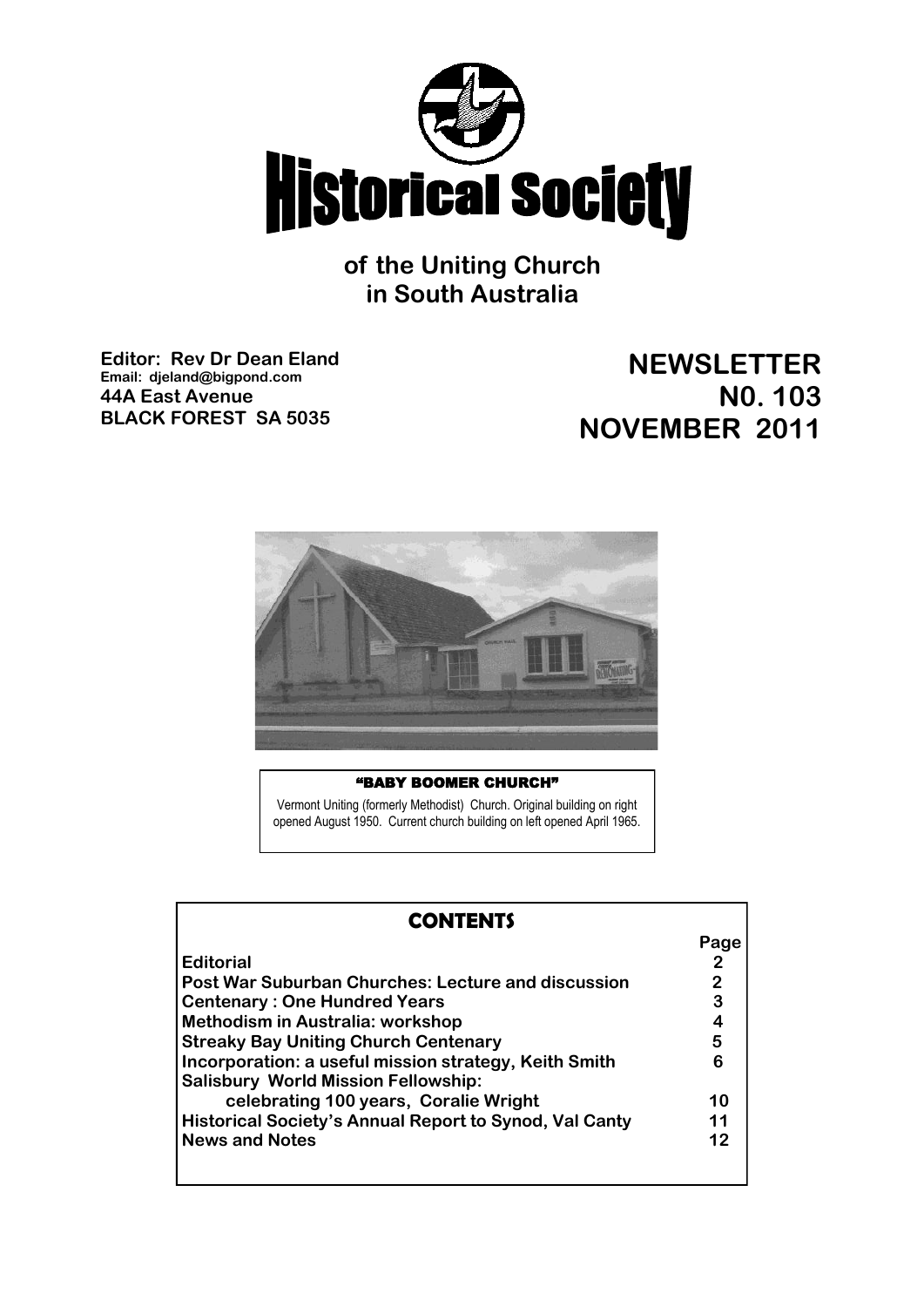# **EDITORIAL**

# **Amnesia=Loss of Memory**

## *Every hour we spend in a place we leave a part of ourselves there and we take a part of it with us*

This edition of the Newsletter includes articles illustrating the interweaving of history as fact, interpretation and biography. The authors in several of our articles are not only writing and documenting the history of churches, movements and places but they locate themselves in the story.

In the ABC TV September 16<sup>th</sup> edition of Jennifer Byrne's 'First Tuesday Book Club', guest Peter Fitzsimons responds to a comment by Jane Clifton. (Jane is writing her memoir based on the 32 houses she lived in!) She struggles to explain the connection between the past and the present. She comments, "You could say, 'Ah, I think I felt that because of that' so there was that fantastic distance of three stages - the past, what happened then and then at a remove from it. So it's a constant reassessing of what your memory is and what your experience is."

Peter Fitzsimons replies, "Guy de Maupassant, the great French writer, had a wonderful line, "that every hour we spend in a place we leave a part of ourselves there and we take a part of it with us"; so I imagine what you're doing is going back and reawakening it".

We revisit the past not only as artefact collectors or to record facts. The places, the people and the churches we have been part of remain with us and are part of what we are. When leave and move on we take something of those places and experiences with us.

Our present story is about our present engagement, what we are doing now. That story however draws on memory, our past experience, the formative influences that have shaped our current values and outlook. A church that loses its corporate memory will drift, become lost and disorientated, pushed this way and that by the latest fad. A church that ignores its memory loses its identity and eventually forgets its founding vision.

The reading for Pentecost 18 and 19 in October this year from 1 Thessalonians chapters 1 and 2 records Paul's experience with that vulnerable community. He left something of himself with that new-born church and he carries that experience with him. "We thank God for all of you and continually mention you in our prayers" (1:2)

*Dean Eland*

**POST WAR SUBURBAN CHURCHES** is the subject of the next lecture and discussion to be introduced by **Dr David Hilliard,** noted Australian Church Historian, to be held at the History Centre Friday, 11th November 2011 at 7.30 pm Supper to conclude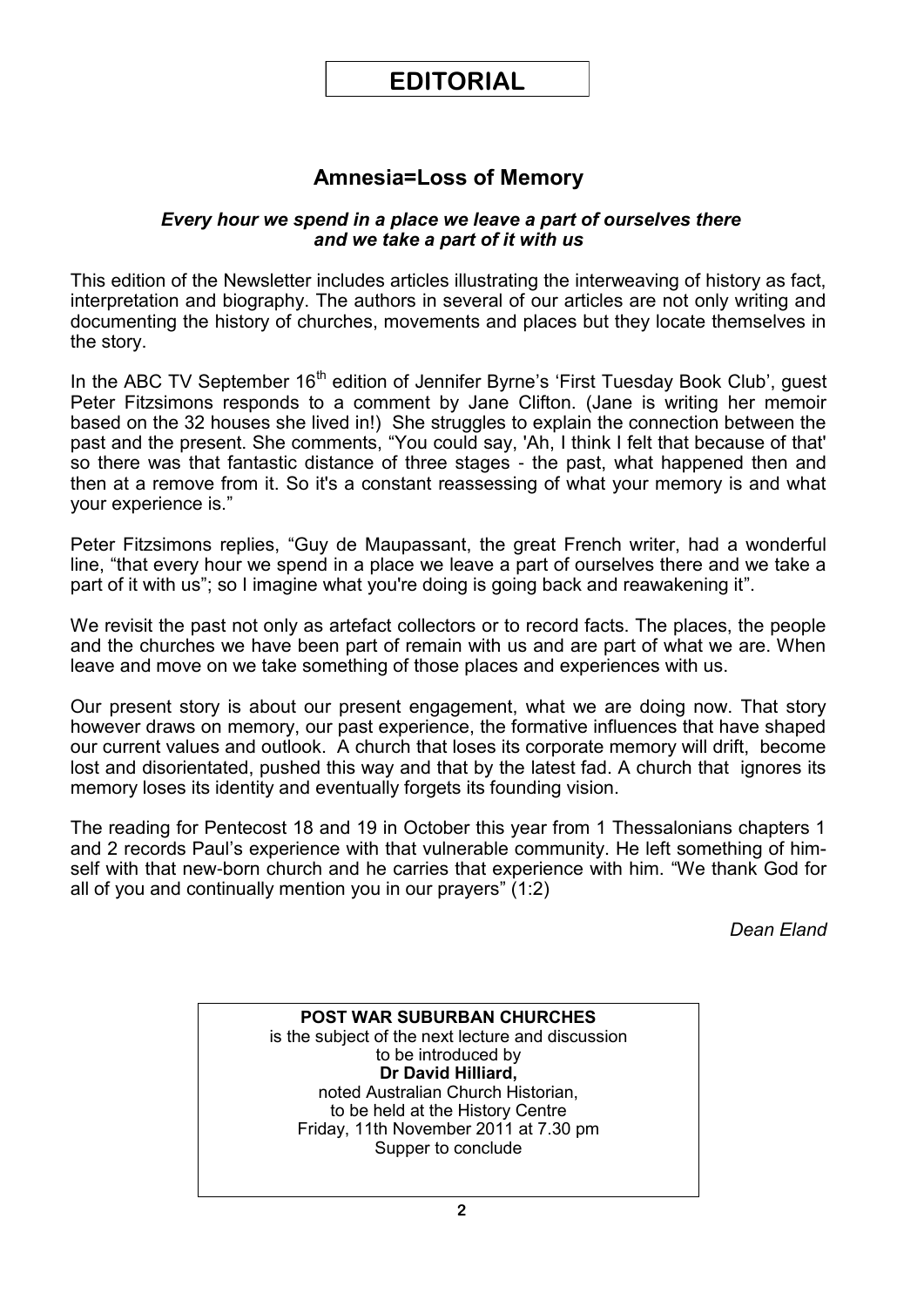# **Centenary: One Hundred Years**

This year a number of congregations and UCA groups are celebrating their centenary. In 1911 the population of South Australia was 409,000 or a quarter of its estimated 1.654 million today. As reported in the March edition of our Newsletter, John Flynn set out for his first appointment at Beltana. Arnold Hunt in his history of South Australian Methodism, *This Side of Heaven*, captures the spirit of Methodism with the heading of chapter ten, "Marching Boldly Forward" and this optimistic spirit followed the union of various branches of Methodism in January 1900:

*The years until the First World War saw steady growth. There was a 16% growth in members between the 1909 and 1913 Conferences due partly to the effect of special evangelistic crusades. In 1900 there were 131 Methodist ministers; ten years later the figure was 146, plus 22 home missionaries and 14 lay circuit assistants. In 10 years united Methodism built 80 churches, enlarged 21 existing buildings and erected 20 halls and 15 manses. The contributions to both home and foreign missions almost doubled . (page 240)* 

In this edition of the Newsletter we include articles to record three examples of this impetus, a suburban church at Rosefield and one rural at Streaky Bay. Other centenary churches noted include Driver River Verran, Yeelanna on March 20<sup>th</sup> and Penong in November. In addition we include an article on the centenary celebration of the World Mission Fellowship at Salisbury.

# **Rosefield**

Centenary celebrations at Rosefield this year have included a centenary dinner and worship held on June 11-12<sup>th.</sup> The local history committee of experienced lay leaders have produced a 180 page record, "Rosefield Reflections A Church History 1911-2011." The title page includes a helpful summary statement of the congregation's ethos; "Seeing, celebrating and responding to the goodness of God, we are a Christian community encouraging opportunity for faith, growth and service in God's world."

As with many other suburban churches the story of this church begins when its first generation of families, moving into a new housing subdivision, began meeting in homes of members while being supported by existing congregations. In this case the Parkside congregation was just 2kms distant but representing another generation!

The book provides an overview of an enduring ministry ethos; a strong sense of being community ready to respond to change and a consistent mission outreach. Rosefield's outreach commitments have varied with the changing context and its reputation of being a generous church includes the distribution of grants from the sale of the former Highgate Congregational Church, Cross Road, with a \$100,000 grant to Aberfoyle Park, \$20,000 to Kimba and support also for new congregations Hackham West and Hallett Cove. The congregation continues to express its generous approach to mission through a range of outreach ministries that are both local and global. Long term local engagement includes support for Julia Farr congregation and Meals on Wheels. Other innovative ministries include work camps in PNG. A photo gallery at the end of book tells the story of property adaptation and change over the years and this reflects the changing nature and style of ministry.

*[contd. next page]*

This centenary publication sets a high standard and records the life of a strong suburban church responding to social change over four or five generations. The congregation has been home to innovative worship and the congregation and respective denominations has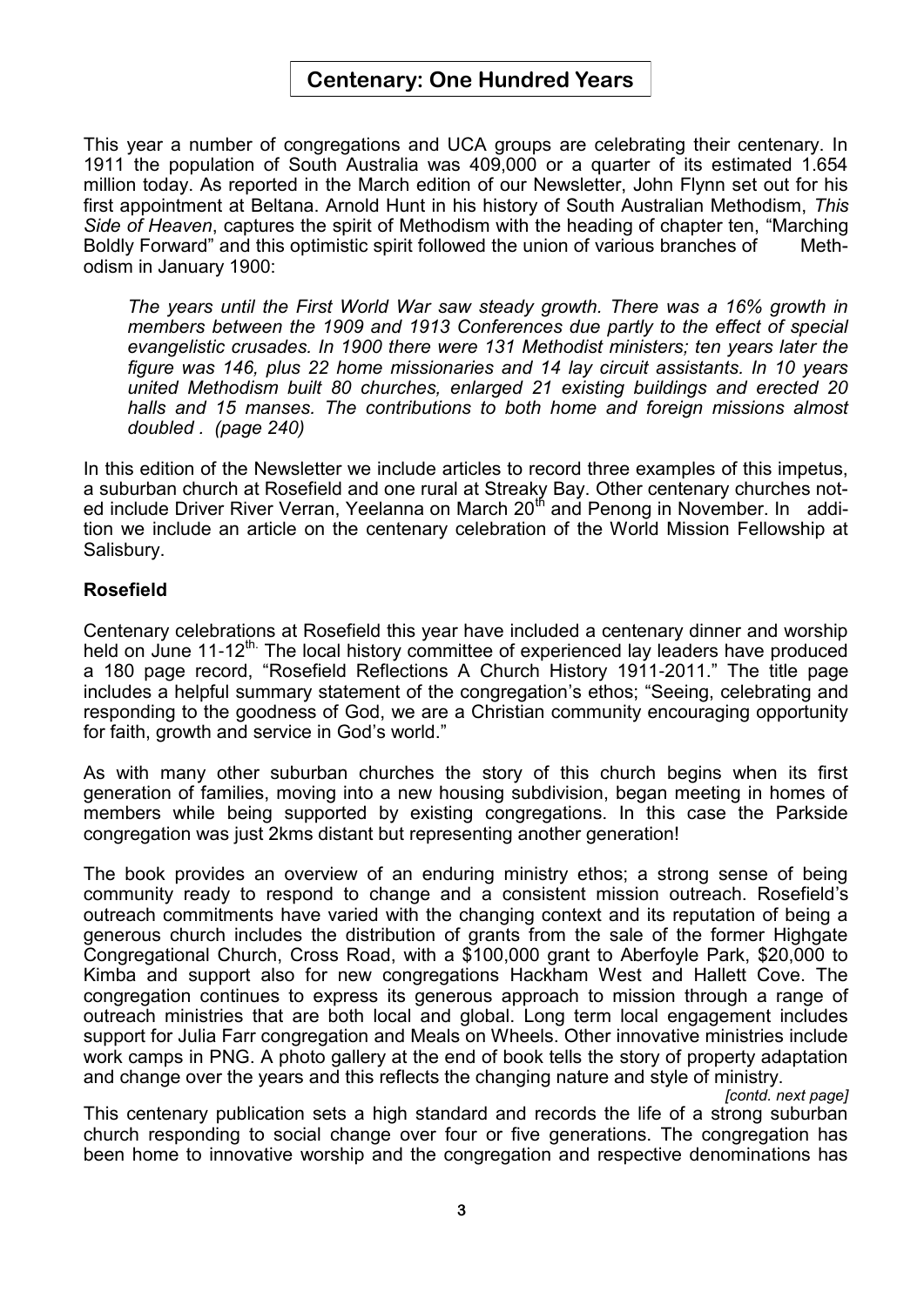drawn on its well resourced and gifted families. The book makes it clear that the current congregation and its tradition was due to its ministers and lay leaders. A number of former ministers became denominational leaders and lay members have been leaders in the business community and in professions. There is a clear commitment also to maintaining and developing the strengths of this ministry into the future.

While a number of congregations in this 12 square kilometre inner southern suburban area have closed and merged, it remains a high density UCA area. Four other UCA congregations in the neighbouring suburbs include Malvern, St Andrews on Unley Rd, Westbourne Park and Mitcham Village. Two other congregations on the western fringe are centrally located, Christ Church, Wayville and Church of the Trinity, on Goodwood Rd, Clarence Park.

The changing nature of the population reflects some of the common trends in other stable desirable inner suburbs south and east of the CBD. At the 2006 Census Highgate's population was 1,388 with UCA nominals at 11.1% or 152. Fullarton's population was 4,195 with UCA at 9.8% or 413 nominals. Both suburbs show a decline in the UCA percentage of population from the 2001 census and are similar to Anglican percentages. The UCA nominal percentage in the Unley local government area in 2006 was 8.9%.

These and other social trends imply major changes in the next hundred years and will continue to impact UCA congregations in the region as they plan their future.

*Dean Eland*

# **METHODISM IN AUSTRALIA: WORKSHOP**

**The South Australian contribution to A nation-wide project**

**Saturday, 19 November 2011 10 am—4 pm**

**At Adelaide College of Divinity (Room E3) 34 Lipsett Tce, Brooklyn Park 5032**

> **Contact: Dr Julia Pitman 0411 094 185**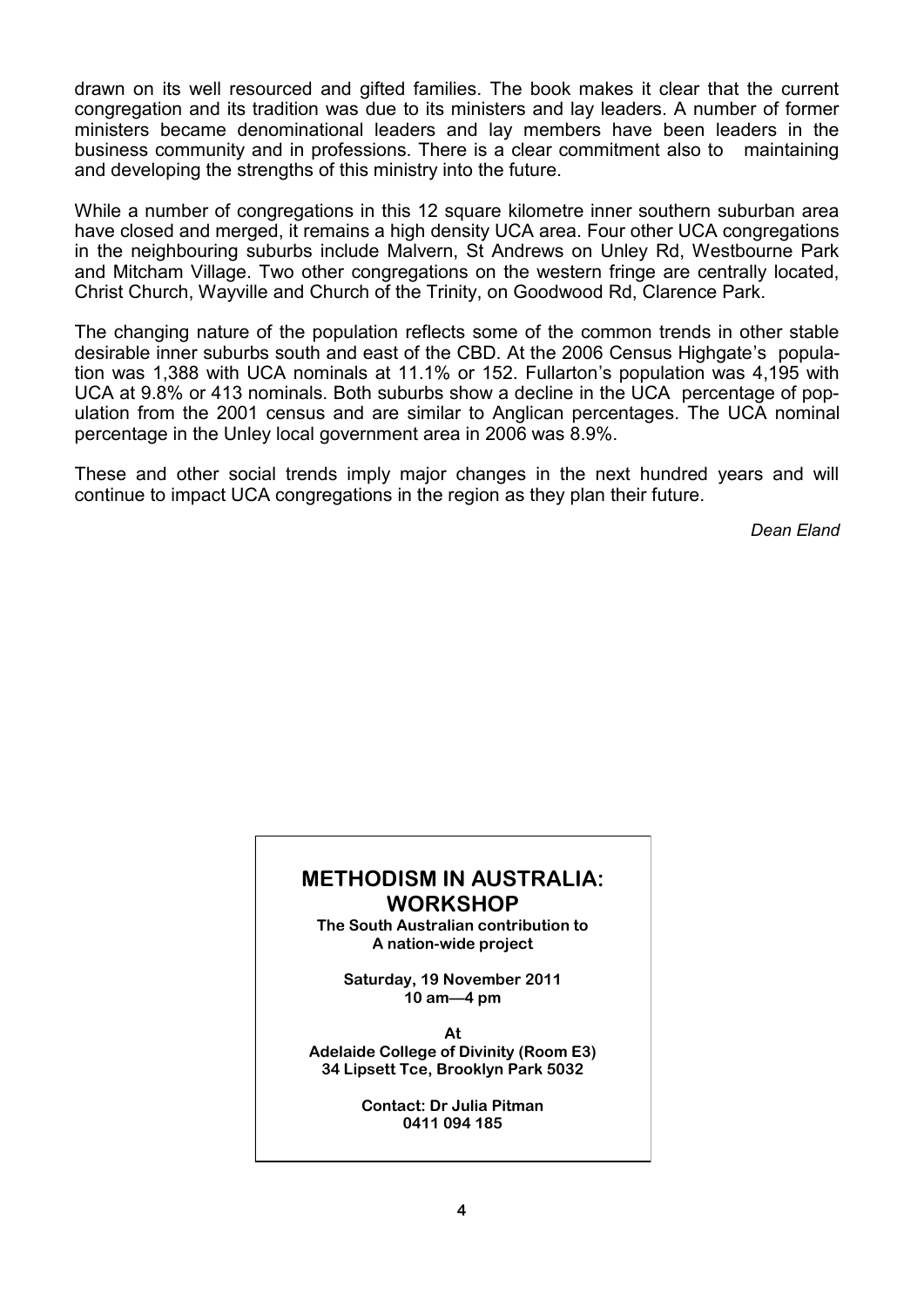# **Streaky Bay Uniting Church Centenary**

A crowd of sixty people gathered at the Streaky Bay Uniting Church to celebrate a centenary of worship in the Methodist/ Uniting Church tradition. Rev Sue Ellis and Mr Trevlyn Smith led the worship, with Rev Sue providing a brief history of the church. A Mr. J.H Salmon from Smoky Bay laid the foundation stone on July 18<sup>th 1911</sup>.

Mr Salmon was a Lay Preacher, who cared for the Methodist Christians at Streaky Bay for 10 years prior to a minister coming and a church being built. He was well educated and a great horseman, riding his horse to take church services at many local centres and breaking horses on local farms for income.

> Pictured right: Laying the foundation stone of the Streaky Bay Methodist Church. (Photography courtesy of Mrs. D. Benson)





Dr Julia Pitman, a daughter of the Streaky Bay Manse, currently studying to be ordained as a Uniting Church Minister, was the preacher for the day. Julia presented the congregation with a copy of Bishop Desmond Tutu's new book "Children of God storybook Bible". She led a drama of the story of Jesus calming the storm, with Liam and Callun Buckley as disciples in the boat and Malcolm Brace as the sleeping Jesus. Pictured above: Liam Buckley, Dr Julia Pitman and Malcolm Brace acting out the Bible Story at the Uniting Church cen-

tenary.

Following the service, the members of St Augustine Anglican Church served lunch to the congregation at the RSL clubrooms, where there were many displays of memorabilia and a board of wedding photos. Several Uniting Church 'brides & grooms' were present for the day. Mrs Valerie Fox, the most senior member of the church, cut the Centenary Cake, which was made and iced by Judy Alexander. Trevlyn Smith shared a recording of a sacred concert held in the early 1960's, and reminiscences from past ministers Rev Milton Hopgood, Rev Ted Curnow and Mrs Chris Morris, wife of the late Rev Duncan Morris,



were read, before those present shared their memories. Rev John Maddern, former Moderator of the Uniting Church, and retired Anglican priest, Fr Ted Horne, who led the ecumenical congregation in the late 1990's- 2009, shared many good-humoured stories.

Rev John Maddern sharing

Right: Dr Julia Pitman with Rev Sue Ellis, Trevlyn & Carolyn Smith, Virginia Mitchell and Jeanette Dunne

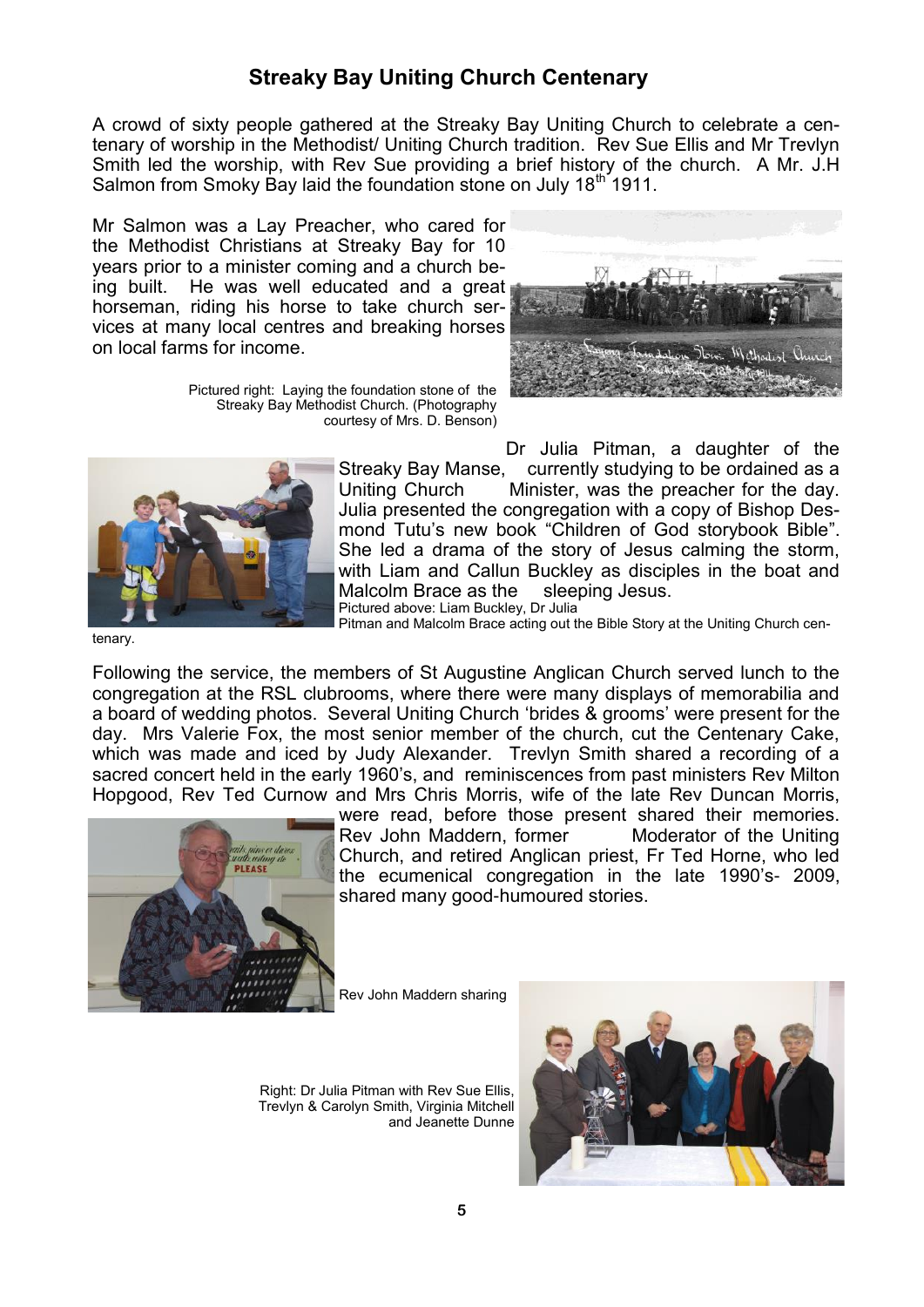# **INCORPORATION : A USEFUL MISSION STRATEGY**

by Rev. Keith Smith LL.B., M. Div., S.T.M.

## **INTRODUCTION**

South Australia led the nation in enacting an Associations Incorporation Act which enabled not-forprofit organisations to gain the benefits of becoming a 'body corporate" with the liability of the members of the Board being limited to the assets held by the organization.

Prior to that time the options available to charitable, religious and educational bodies were to obtain a private Act of Parliament (as was done in the case of Prince Alfred College). to create a limited company or to form a trust.

Incorporation was widely used in the welfare and educational work of the Methodist Church to establish major projects. By this means the "risk taking" involved did not place an impossible burden on Board Members.

### ESTABLISHING AN INCORPORATED BODY

For many years the legal requirements for incorporation were not onerous. The basic requirements were to prepare Articles of Association and register them with the appropriate Government authority for the payment of a nominal fee.

The initiative in establishing an incorporated body could be taken by a group of interested individuals e.g. a sporting club. Alternatively, a "parent" body could take the necessary steps. This was done by bodies such as the Methodist Conference. By proceeding in this way the Conference was able to ensure some measure of control through the appointment of Board Members and by requiring regular Reports and financial statements. At the same time, the incorporated body enjoyed a high degree of autonomy and presented a distinctive image to the community.

Although the parent body's power to effect major changes to a Board's policies and programs was rarely used, it remained a powerful tool. On one occasion, the Methodist Conference became so dissatisfied with the working of the Memorial Hospital Board, that it decided to terminate the appointment of its Board members and replace them with a new Board.

Each body that was incorporated under the legislation was required to keep a separate bank account and have their accounts audited. Members of the Board were usually appointed for three year terms with one third retiring each year and being eligible for re-appointment.

The legislation has been amended several times, with significant changes taking place since 1985. Some provisions have been expanded for the purposes of clarity while others have added to the burden of accountability.

### THE GROWTH OF INCORPORATED INSTITUTIONS

Some incorporated bodies have become major institutions and hold substantial assets.

The Adelaide Central Methodist Mission was one of the earlier organisations to take advantage of the legislation. As its work expanded and new ventures undertaken, the Board found it prudent to establish several additional 'bodies corporate". This occurred during the Depression with the establishment of Kuitpo Colony for the rehabilitation of alcoholics and homeless men.

Separate incorporation of the new entity allowed the body to establish an identity, separate from the Mission. In this way the assets of the "parent body" were quarantined, while it continued to influence the direction of the fledgling organisation through representatives of the parent body on its Board. Meanwhile, the Conference maintained its overall oversight through the submission of regular reports and continued to appoint the Board, without becoming legally responsible for its actions.

The creation of separate incorporated bodies with their own Boards gave opportunity for the involvement of people from the church and community with specialised skills and who were committed to the body's specific objectives. The combination of a separate identity and the participation of prominent people on the Board greatly assisted the public image of these organisations and helped with fund raising and community support generally.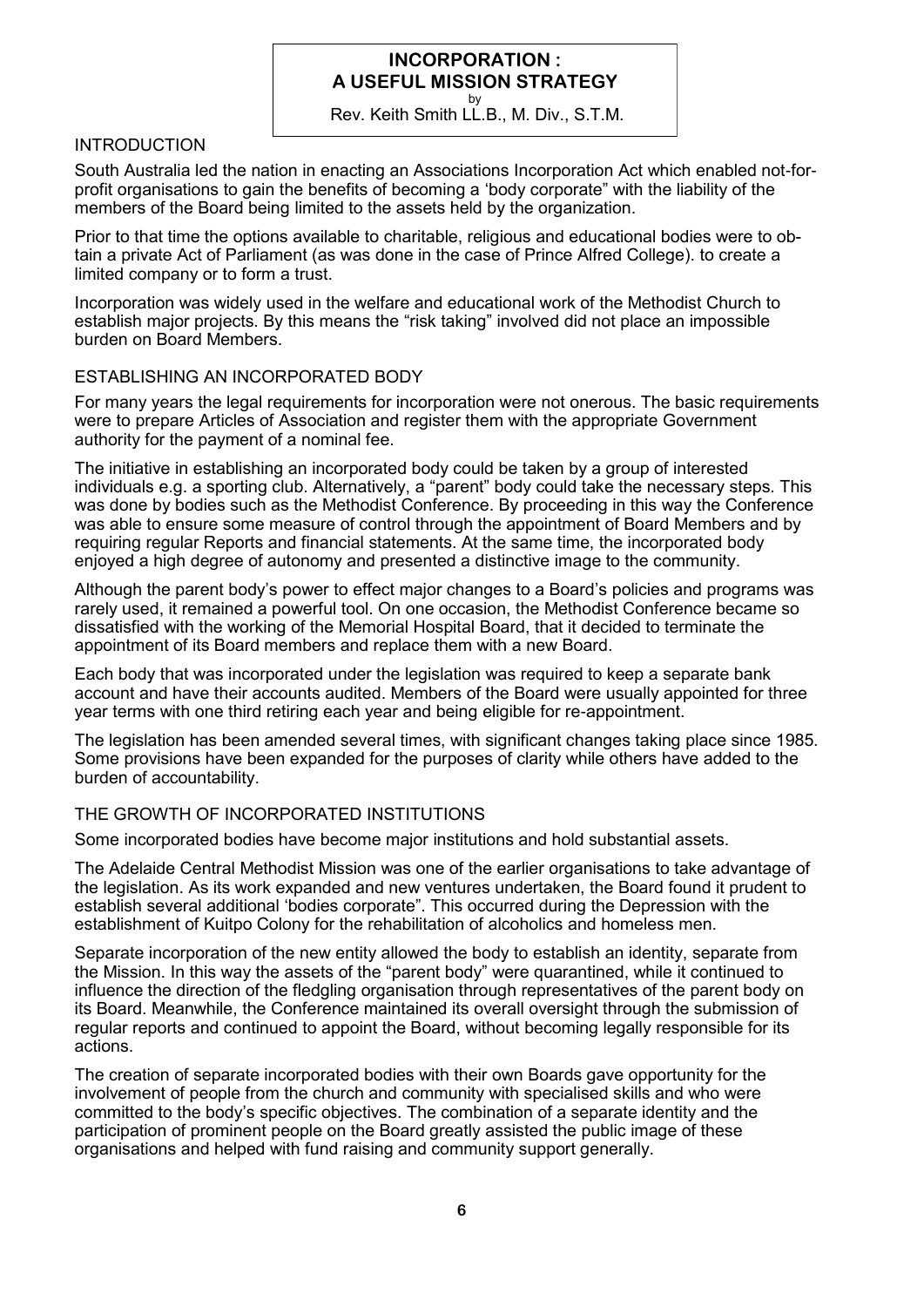## CORPORATE GOVERNANCE AND DUTY OF CARE

For many years, membership of the Board of an incorporated body was not an onerous responsibility. Only when the National Safety Council of Australia become embroiled in a financial crisis, did it become obvious that the position of Chairman of a "not-for-profit" Board was no sinecure. In that case, litigation initiated by the Commonwealth Bank resulted in the Chairman being bankrupted because of his failure to exercise due care in carrying out his responsibilities. From that time, issues of corporate governance have sent shivers up the spine of board members.

The procedure for appointment and continuation of Board members always constituted a potential weakness in the long-term effectiveness of an organisation. The initiative for nominating board members usually rested with the board, with the actual appointment being made by the parent body or the annual meeting of the "members" of the association. On occasions this has resulted in the "self perpetuation" of particular policies or perspectives. The role of the Methodist Conference in appointing/re-appointing boards, provided a possibility to inject "new blood" by means of nominations from the floor. However, generally nominations were "rubber-stamped". In later years steps have been taken to limit the total period of service and to introduce a compulsory retirement age which has corrected some of these problems.

Incorporated associations have been an important element in the voluntary sector. Their boards have been volunteers, regardless of their professional qualifications or business expertise. With the increased emphasis on corporate governance, board members have found themselves subject to complex and very demanding regulations for which they may have had little preparation. The Act does not prohibit the payment of sitting fees to board members but very few associations in South Australia make such payments.

Several of the Uniting Church incorporated bodies employ hundreds of staff and control annual budgets in excess of \$20,000,000. They are among the "top *50"* not-for-profit organisations in Australia and are among the largest employers in this State. Legislative pressures may well push such associations towards the appointment of professionally trained boards whose members are compensated for their services. The same pressures have implications for the way board members are appointed and the kind of people who are nominated for appointment. Ensuring a balance between high standards of corporate governance and management practices while adhering to the values of the Uniting Church may well become the subject of worthwhile debate.

### APPLICATION TO LOCAL CONGREGATIONS

Creating a body corporate under the Associations Incorporation's Act had particular value whenever a local congregation decided to become a "central mission". In such cases, the local property which was a crucial asset for the emerging mission was controlled by trustees appointed for life under the "Methodist Model Deed". Trustees at times lacked vision and their ideas were far removed from the plans conceived by the charismatic ministers who pioneered South Australia's central missions.

When Rev. Arthur Strange took up his appointment at the Archer Street Church in North Adelaide, the congregation had dwindled in size and the trustees were few in number and elderly. Nor was there much scope for injecting forward thinking people by way of new trustees. At that time the trustees held not just the Archer Street Church but also the former Wellington Square Church (now a TV Studio) with a small group of adjoining cottages together with the Archer Street manse on a double block, just off of Le Fevre Terrace.

While some new initiatives at North Adelaide occurred under the existing Trust system, incorporation opened up a new world of possibilities. When established, the board included new people from outside of the local congregation, such as Sir Shirley Jeffries and Mr. Gordon Brown, who were influential lay leaders in the Conference and prominent in the community.

The advantages of flexibility and autonomy made possible with incorporation are illustrated in the move towards the aged care program at North Adelaide. Strange asked for his Board's approval to purchase the property known as "Westering" as the first stage of the new venture. [contd. over page] At the time, he did not have the purchase price in hand. The Board asked "Will you be able to raise the money?" When he said "Yes", approval to go ahead was given. And the money was raised!

#### LAUNCHING NEW INSTITUTIONS

Over the years the Conference found incorporation to be a useful tool whenever it became convinced that a new initiative was required. By this means the Memorial Hospital, Resthaven,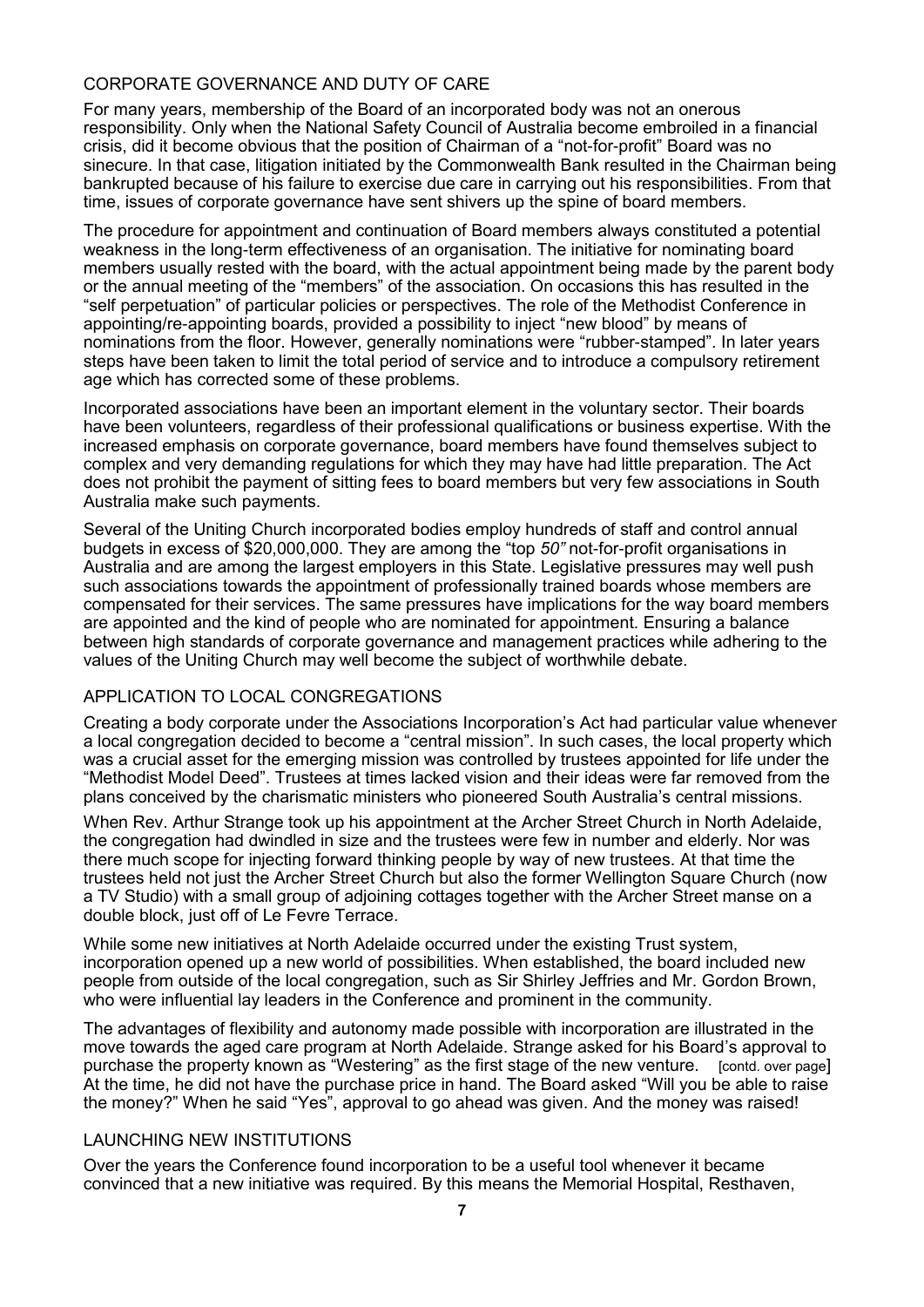Epworth Building and the Book Depot, Lincoln College and Westminster School were all brought into being. In each case very little money was available to seed the new venture, and each involved considerable commercial risks. By means of incorporation, each entity became a legal body corporate, with its own specialised Board drawn from the wider church and community. Having their own legal status enabled these fledgling institutions to deal directly with banks and other commercial groups.

From time to time, incorporated bodies have embarked upon projects which required the borrowing of substantial sums of money. Where the lending body required additional security for a loan, the Standing Committee (or later the Council of Synod) took the step of providing a "letter of comfort". Those organizations which controlled substantial funds could do almost anything provided there was no major conflict with church values. They also enjoyed the advantage of not having to obtain Conference/Synod approval for building proposals.

The Presbyterian Church used incorporation in the establishment of St. Andrew's Hospital. Also a number of their local churches were incorporated, while others were vested in the Presbyterian Trusts Corporation, a body set up by Act of Parliament.

Some time prior to the inauguration of the Uniting Church, the Methodist Church had secured the passage of legislation setting up the Methodist Church Property Trust. In place of trustees appointed for life, property committees were appointed for a term and the "inbuilt conservatism" of the trust system was significantly modified.

However this improvement did not solve all the problems faced by emerging "missions" and welfare bodies. The personnel of the property committees was still drawn from local congregations and did not always provide the specialised skills needed to manage innovative projects. For this reason, incorporation continued to be the preferred option.

#### METHODIST 'MISSIONS' AND OTHER WELFARE AGENCIES

One of the last "missions" to be created involved the central church - Pirie Street. This "mother church" of SA Methodism was facing a changing and uncertain future. But decision-making powers regarding its mission were divided between the Quarterly Meeting and the Trust. Through incorporation, one body was charged with responsibility for the formulation of policy and the use of resources. Instead of infrequent meetings once a quarter the new board met monthly. With its new-found autonomy Pirie Street played a key role in the eventual amalgamation with Stow Church into what is today Pilgrim Church. The new structure also facilitated the negotiations and legal steps associated with the compulsory acquisition by the Adelaide City Council of the old church buildings.

It is interesting to note that more than two decades after its inauguration, the Uniting Church has created the possibility for local church government to be in the hands of one Church Council which is then charged with decision-making in pastoral care, finance and property and mission planning.

When the Rose Park Congregational Church was no longer able to maintain its extensive property, a decision was made to hand over the property to the newly created Alexandra Homes Trust Inc. for the purpose of erecting aged care accommodation on the site. In due course adjoining property was acquired and a seven-storey hostel and nursing home built. The Trust subsequently amalgamated with another Congregational aged care organisation to form Eldercare Inc. The Goodwood section of the Presbyterian Dunbar Homes Inc. also became part of the new umbrella body.

A further example of the use of incorporation to facilitate a missional project occurred at another of the historic Methodist churches at Kent Town. The local leadership became convinced that their near-city property was ideally located to establish a congregation-based aged care development. After lengthy debate at local and Conference level, finally Kingsborough Homes Inc was born.

Several ministers played key administrative roles in the early stages of this venture, combining an administrative role with their pastoral responsibilities. In this way, Kent Town Church was able to retain the services of a full-time minister. Later on, Kingsborough Homes became part of the Eldercare operation.

### INCORPORATION OF A LOCAL CHURCH

The Congregational Church generally used the Associations Incorporation Act for a different purpose. Aware that the system of local trustees could create problems particularly if retiring or deceased members were not replaced, the Congregationalists expressed their independent spirit by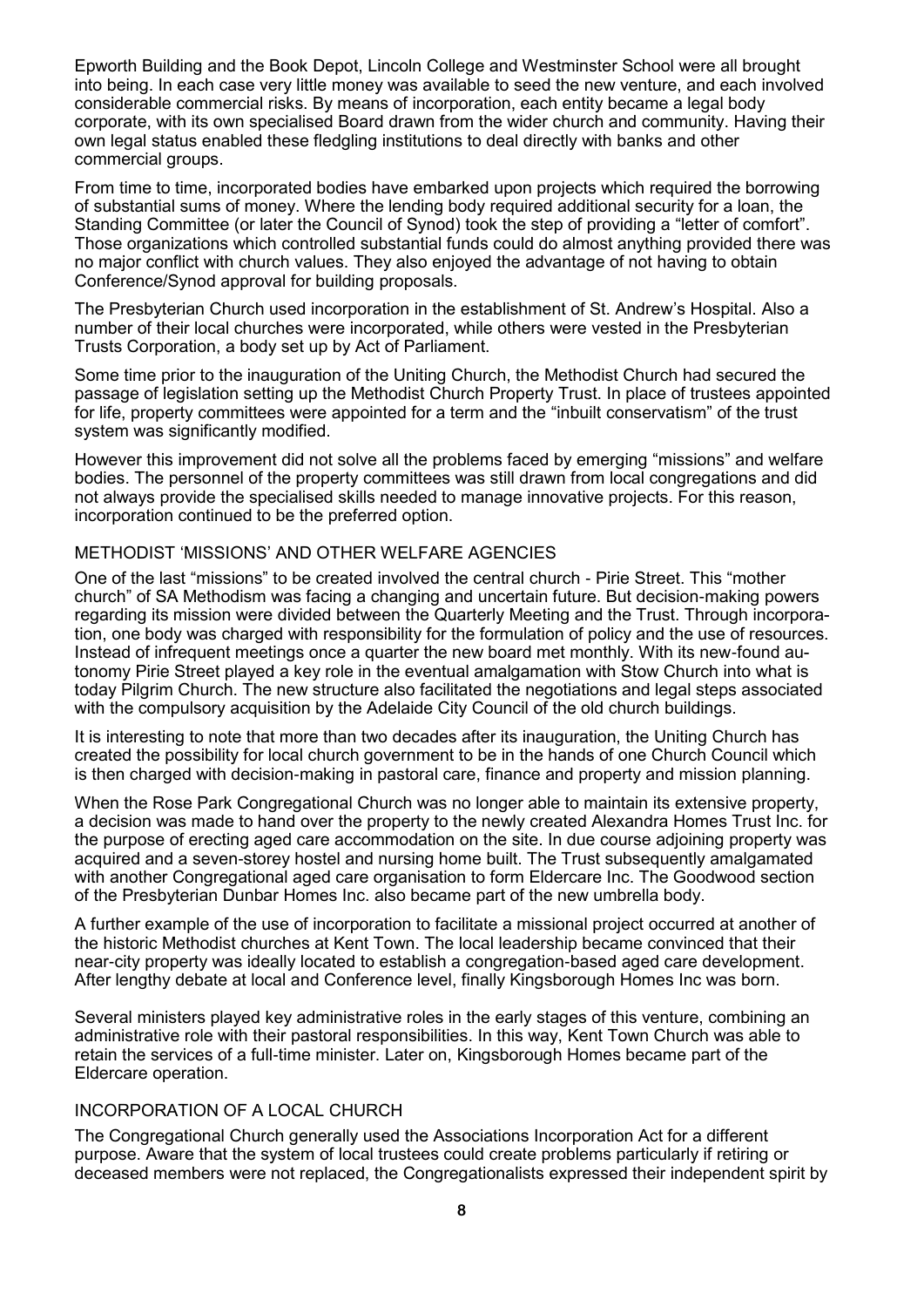incorporating local congregations. Local deacons managed the property, while their liability was limited to the assets in their hands.

The legislation which brought into existence the Uniting Church Property Trust included a Schedule of Congregational church properties whose incorporation ceased at incorporation and whose property was automatically vested in the new Property Trust. A similar arrangement applied in the case of a handful of incorporated Presbyterian Churches which had opted to join the Uniting Church e.g. Scots Church.

#### GROWING RESPONSIBILITIES OF BOARD MEMBERS

It should be understood that church organisations are now subject to scores of State and Commonwealth Government legislation and regulation which are additional to the requirements of the Associations Incorporation Act. Attempts to simplify governmental regulations have usually led to more red tape. Unfortunately, this situation is unlikely to change in the near future. Uniting Church regulations are additional to secular requirements and result in a high level of accountability.

Penalties for breaches of the legislation are now substantial. The penalty for making a record of or divulging information as an authorised person to others is up to \$10,000. Fraud and misuse of assets could lead to two years imprisonment and a \$10,000 fine. If that is not serious enough, then it should be borne in mind that Commonwealth Corporations Law now applies to incorporated bodies in this State except for those cases specifically excluded in the State legislation.

Church incorporated bodies were not required to pay award wages to staff until the 1970's although most did so as a matter of equity. Now only members of religious orders are exempt from industrial legislation. In recent times, some organisations have found it necessary to pay above award wages and conditions in order to recruit and keep professional staff.

#### REVITALISING BOARDS

The value of incorporation as a tool of mission is well illustrated by comparison with the situation which applied in New South Wales. Institutions in that State were held by the Methodist Trust Association, a body established by Act of Parliament. I understand that the substantial assets of Wesley Mission, Sydney, Wesley College, church departments and other mission properties were held centrally. Central control of assets can be a safeguard against injudicious local decisions, but can also be a cumbersome mechanism which acts as a brake on innovative projects.

Under the current structures of the SA Synod Community Services are overseen by a Commission, which receives annual reports and appoints members. The ability of incorporated bodies to inate board members has an inbuilt tendency toward "in-breeding". This can result in impaired vision! In the absence of any provision for nominations "from the floor" of the Synod the recruitment of "new blood" rests largely, with each board.

The Community Services Commission needs to explore appropriate procedures which will ensure that the vision of our welfare and educational bodies is subject to radical periodic review. With such a safeguard the creation of incorporated bodies can continue to serve as a useful tool in the mission of the Uniting Church.

*Keith Smith*  4th July. 2005

*I have been greatly assisted in the preparation of this paper by the comments and suggestions made by Rev. George Martin whose direct involvement in the Port Adelaide Methodist Mission has given him valuable insights which have relevance for others who decide to employ this useful tool of mission.*  **News and Notes** 

Planning is underway for the 2012 program and members are invited to make suggestions for events, walking tours or research work. During 2012 we would like to receive copies of reports of anniversaries and local history projects for inclusion the Newsletter.

Council Meetings of the Historical Society are held four times a year and in 2012 these will be held on February  $6<sup>th</sup>$ , May  $7<sup>th</sup>$ , August 6th and November  $5<sup>th</sup>$ . The AGM will be held on

The Society will continue with its small grants program for 2012 and deadline for grant applications will be March 31<sup>st</sup>.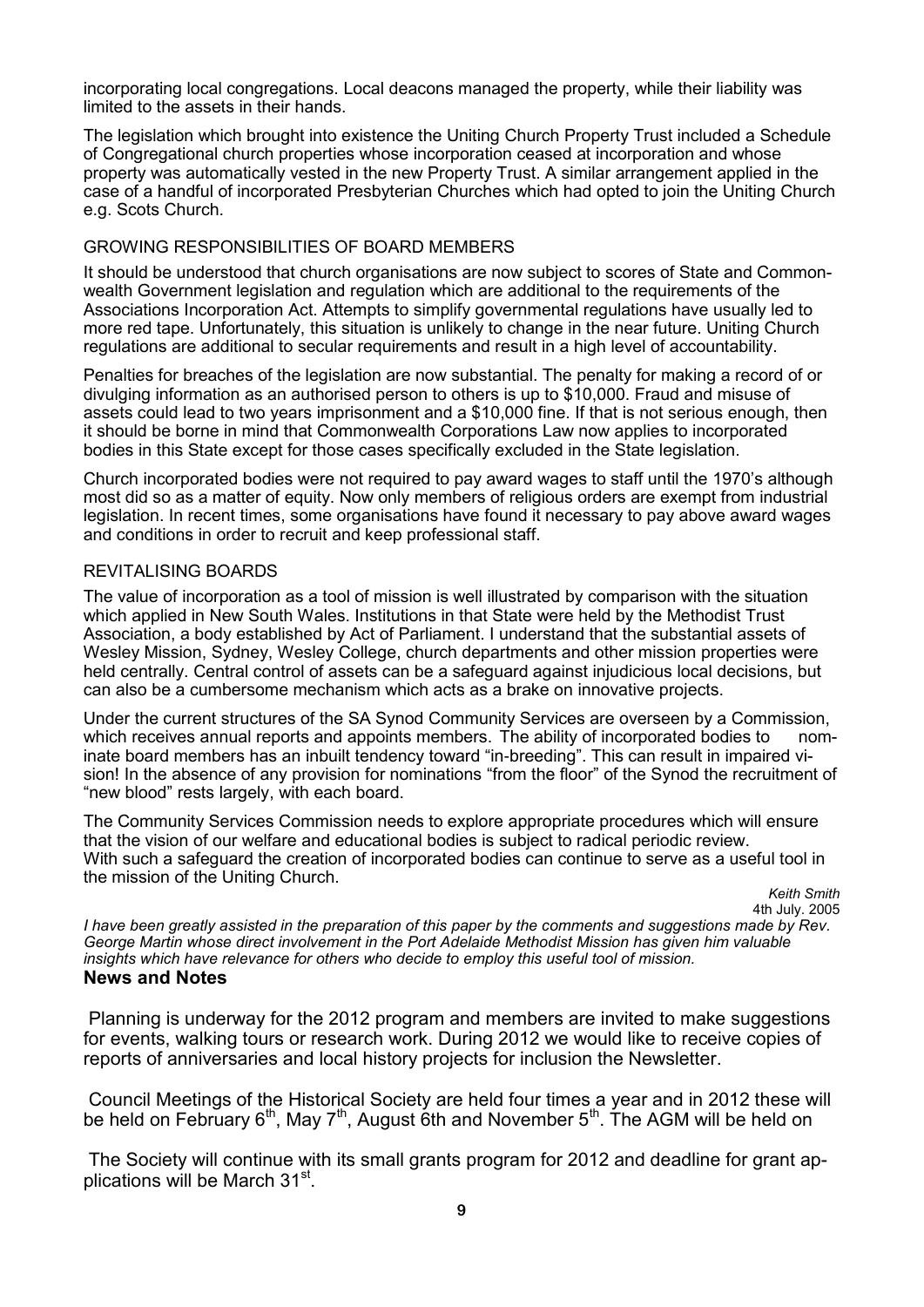# **SALISBURY WORLD MISSION FELLOWSHIP CELEBRATING 100 YEARS**

In July 1911 a special request was sent from the ladies of these churches ('Salisbury and Burton Methodist,) whose hearts were inspired with love for the Missionary causes, to the Central Committee, asking for help to start a Branch of the Auxiliary'.

Salisbury, a century ago, was a country town serving a mixed farming district and noted for the orange groves growing along the Little Para River. At that time a number of church families had left the district which caused a considerable falling off of income which was usually inadequate anyway.

However a group of women in the Salisbury and Burton (Paralowie area) churches looked beyond their local church. In response to their request to the Central Committee of the Ladies Foreign Mission Auxiliary, a - Rev. J.J. Nicholls, Mrs. Nicholls, Mrs Uren and Mrs. John Hill - journeyed to Salisbury on a beautiful, bright sun-shiny day and explained the rules of the organisation. They showed patterns of garments and told of the great need for women who worked in the home church to carry the Gospel message to the women and girls of our Island Districts.

A Branch of the Ladies Foreign Mission Auxiliary was formed with 18 members and a parcel was sent away for the Island Christmas Boxes. (Can we acknowledge this as the first of Salisbury's contributions to Packing Day?) They met once a month when they usually had a speaker on a foreign mission theme, most of whom had served at some time on the mission field.

# CELEBRATIONS

Celebrations at Salisbury Church on Sunday 14th August 2011 brought together past and present members, representatives of associated groups, friends and members of the local congregation, all creating a friendly buzz prior to the commencement of the Thanksgiving Service at 10 am. The Rev. David Buxton, Associate National Director of Frontier Services Sydney preached and Christa Megaw, International Mission Officer in South Australia, shared information on areas of International Mission work.

A light luncheon was served during which time visitors from Ethiopia, Dr. Barry & Robin Hicks, brought a greeting. As former members at Salisbury church, they have served many years in Ethiopia with Sudan Interior Mission and the Ethiopian Government and were on a quick visit home (Barry a surgeon, was originally a One Tree Hill boy).

The history book 'Looking Forward Looking Back' was launched by Max Howland, President of the Uniting Church Adult Fellowship in South Australia. Preparation of the history had been a nostalgic experience for the author, Coralie Wright, who recalled her early days with the group after returning from Rabaul, where her late husband Len had been Methodist Mission Printer from 1951-1964. Members had supported and encouraged her as she adjusted to the very different way of life in the 'home church'.

Rev. Ken Wright welcomed all to the Pleasant Sunday Afternoon featuring greetings, apologies and reminiscences from the many friends unable to be present and by others who were in attendance. Musical items and the singing of songs by the congregation were appreciated by the gathering. Betty Sharp, longest continuous serving member (joined in 1970) cut the birthday cake. (Betty's brother-in-law Rev. Jack Sharp was the first Moderator of the New Britain area of the Methodist Mission for a number of years).

*Coralie Wright*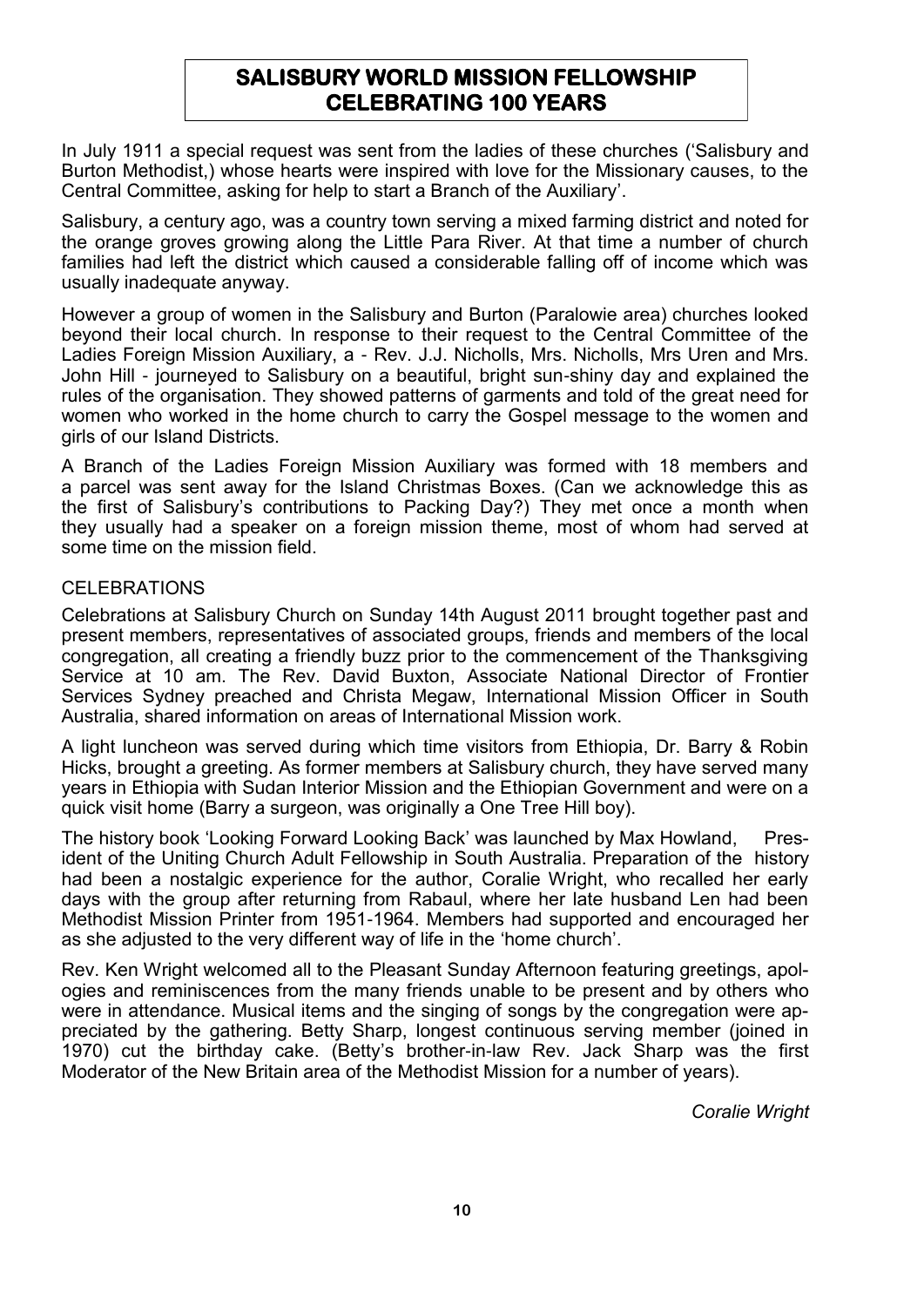# **ANNUAL REPORT TO THE SYNOD 2011**

### **EXECUTIVE SUMMARY**

The Historical Society serves the Synod by arranging the presentation and publishing of lectures of historical interest aimed at increasing the knowledge of church history in South Australia. In the main these lectures are available for purchase. The Society's Newsletter, published three times a year, contains historical information as well as articles on writing projects which are underway and news of the Society's activities.

Through its Council the Society administers the Uniting Church History Centre located at 44A East Ave. Black Forest. The Centre houses valuable records and memorabilia not required by the Synod to be placed in the State Library and has information for responding to enquiries on the history of local congregations of Congregational, Methodist and Presbyterian background as well as Uniting Church history. A display of memorabilia is available to visitors during the opening hours  $1 - 4$  pm on Wednesday afternoons. Some information is also found on the History Centre website: [http://historicalsociety.unitingchurch.org.au](http://historicalsociety.unitingchurch.org.au/)

### **INTRODUCTION**

The scope of responsibility of the Historical Society is to:

- Assist the Synod in fulfilling its responsibilities to administer archival and historic records,
- Preserve Uniting Church, Congregational, Methodist and Presbyterian records and memorabilia,
- Provide lectures, publications and displays covering the history of the Uniting Church, Congregational, Methodist and Presbyterian Churches,
- Assist in the planning of anniversaries of significant historical events.

Maintain and administer property held by the Society for the purpose of a Uniting Church History Centre.

Following the item reported last year on the death of the Rev George Potter, the Rev Dr Jonathan Barker has been appointed to the position of Secretary.

### **DISCUSSION /SUMMARY OF KEY ACTIVITIES AND OUTCOMES ACHIEVED SINCE OCTOBER 2010**

**Activities** of the Society in the last twelve months have included:

- In late March an early evening walk along North Terrace, Adelaide, more than 20 people learned something of the history of the men and women of faith whose names are recorded on the plaques in the footpath. It was interesting to note that, although a book had been published on the persons so named, no information had been given on their involvement in the Christian church.
- At our Annual Meeting in May, Rev Noel Bekker spoke on "The Strange Tale of the Smith of Dunesk Bequest". This lecture will be published shortly.

 On Sunday, 10 July, Rev Keith Smith introduced his forthcoming book with a lecture entitled "Pilgrims via Pirie Street", the legacy of Pirie Street Methodist in the union of two churches, which was ultimately named Pilgrim Church.

 Rev Peter Kelsall, organist at Pilgrim Church, spoke on the organs at Pilgrim and gave a short illustrative recital on both instruments. This occasion on Sunday, 21 August, was enjoyed by a very appreciative gathering.

• In November, the Rev Dr Dean Eland and others will present insights from the "baby boomer" era. This event will be held at the History Centre, Black Forest, on Friday, 11 November at 7.30 pm

 As part of a nation-wide project on "Methodism in Australia" there will be a workshop on Saturday, 19 November to assist in formulating a South Australian perspective on the subject. The workshop will be held at the Adelaide College of Divinity from 10 am to 4 pm.

 The Historical Society Council has provided speakers to local church groups to foster the growing interest in the history of the church. Groups are also welcome to visit the History Centre by appointment.

The Council sponsored six people to attend a recent Oral History Workshop at the State Library.